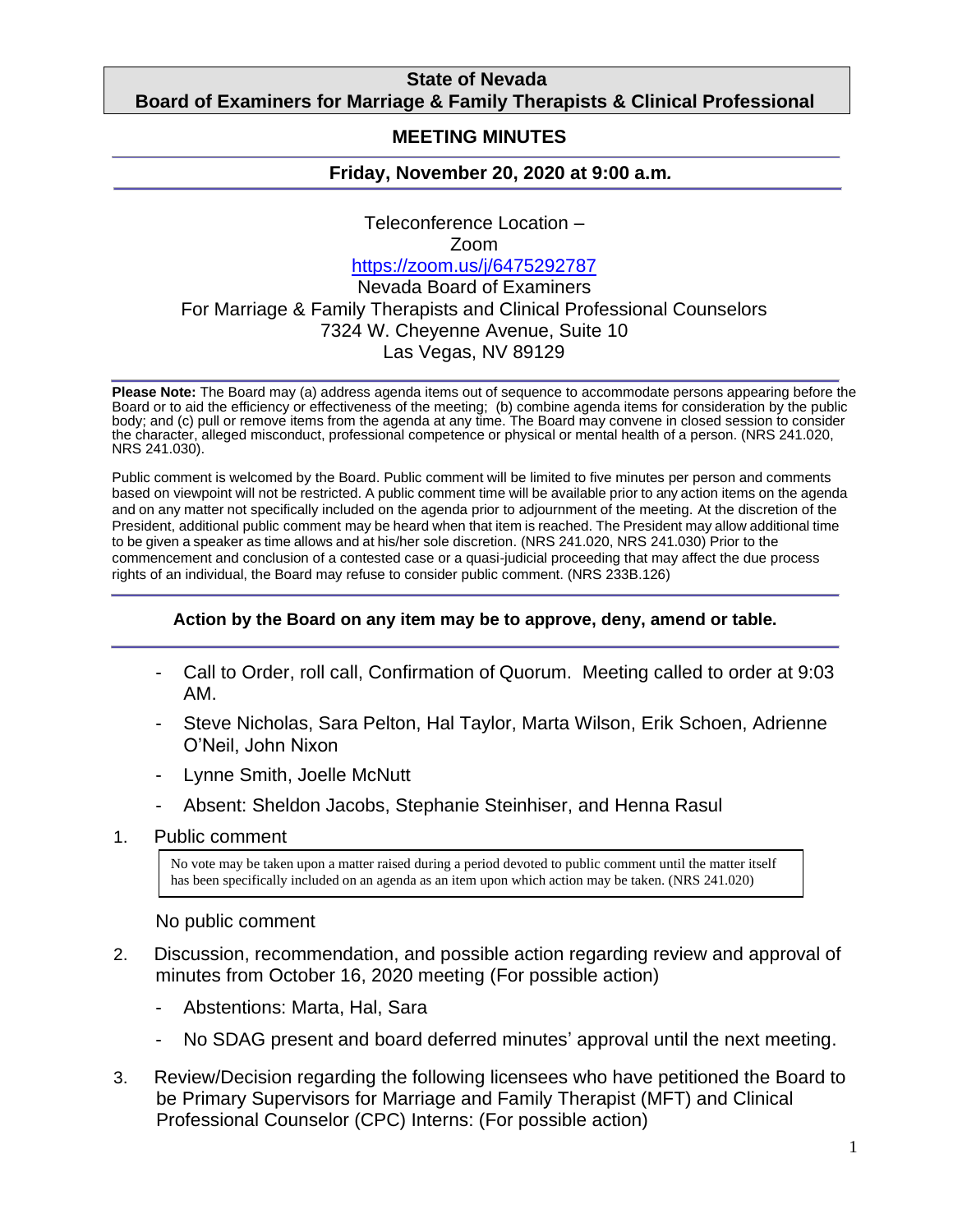| <b>Supervision Applicant</b> | <b>AAMFT Approved</b><br>Supervisor/Supervisor<br><b>Candidate or CCE</b><br><b>Approved Certificate/</b><br><b>Supervisor Course</b> | <b>Transcript of 45-</b><br>hour<br>Graduate-level<br><b>Supervision Course</b> | <b>Mentor Signature of</b><br><b>Supervisory</b><br><b>Experience</b> | <b>Mentor Contract</b> |
|------------------------------|---------------------------------------------------------------------------------------------------------------------------------------|---------------------------------------------------------------------------------|-----------------------------------------------------------------------|------------------------|
| <b>David Allred</b>          | No                                                                                                                                    | Yes                                                                             | Yes                                                                   | N/A                    |
| Kana Nootenboom              | Yes                                                                                                                                   | N/A                                                                             | N/A                                                                   | Yes                    |
| <b>Wendy Lloyd</b>           | Yes                                                                                                                                   | N/A                                                                             | N/A                                                                   | N/A                    |

- David Allred: we are waiting for his registration form and payment for him to be licensed here in NV
	- $\circ$  John: what about the time frame for a licensee to be an approved supervisor?
	- o Lynne: it is three years in any state
	- $\circ$  John: this is why we had a time frame so that you would know NV laws, since we have the same code of ethics, I would be okay with agreeing
	- o Steve: if the intern has a misstep, they are working under that supervisor's license & that license is under jurisdiction of Utah
	- o Erik: thank you for presenting the chain of custody
	- o Steve: let's table this decision until he is fully licensed in NV
	- $\circ$  Lynne: I will put it on the agenda
- Kana Nootenboom: Erik 1<sup>st</sup>, Marta 2<sup>nd</sup>: Motion approved, no abstentions
- Wendy Lloyd: Erik 1<sup>st</sup>, Sara 2<sup>nd</sup>: Motion approved, no abstentions
- 4. Tiffany Day petitions the board to consider issuing her a new CPC Internship (For discussion/possible action)
	- Lynne: synopsis of the case
	- Steve: I am very concerned with the fact that in 2015, an intern was not able to work independently of their supervisor, so we have an intern unsupervised seeing 33 clients in a week, her primary supervisor was not concerned with that
	- John: it is important to consider the laws at the time
	- Hal: there are enough questions that I think she should be present at a Board meeting
	- Erik: there is a power differential with an intern and supervisor
	- Marta: I agree that she be present to speak for herself
	- Steve: if she had that many hours, I question her supervisor
	- Steve: let's table this discussion
- 5. Lynne Smith petitions the board to review and discuss the Certemy website (For discussion/possible action)
	- Joelle presented a basic overview of the Certemy website functionality
	- Hal: it is a nice change of pace from the other times we have tried this, it was a disaster
- 6. Lynne Smith petitions the board to review and approve the audited financial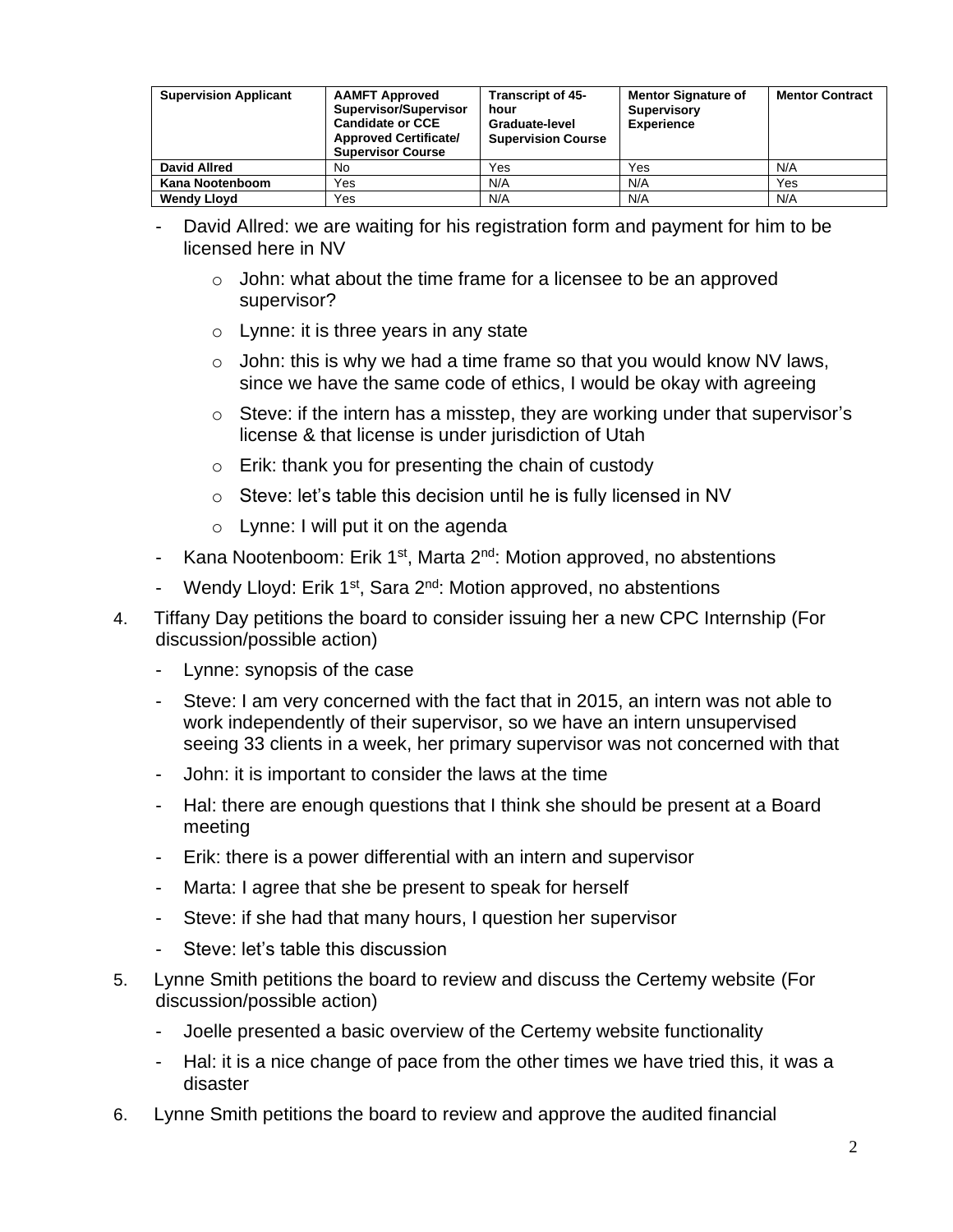statements for the fiscal year-end June 30, 2020 (For discussion/possible action)

- Lynne: we were very close to getting an undesirable rating but were able to salvage the audit rating. For the January meeting, you will have the budget to actual spreadsheet. We are now recognizing the deferred revenue to each month so it's a more realistic presentation of the income/expense statements.
- Erik: you think to yourself that it could be a bad audit, when you do an audit it shines a light on the information we don't know vs. the information you do know
- Erik 1<sup>st</sup>, Hal 2<sup>nd</sup>: Motion approved unanimously, no abstentions
- 7. Lynne Smith petitions the board to review and approve the July and August financial statements (For discussion/possible action)
	- Marta 1<sup>st</sup>, Adrienne 2<sup>nd</sup>: Motion approved unanimously, no abstentions
- 8. Report from President (Advisement)
	- Steve: there is an order from the Governor that we cannot hold up anyone's license because of the failure to earn enough CEUs during COVID
- 9. Report from Treasurer (Advisement)
	- Sara: there suggestion for me to have a checklist for the treasurer which I think will make the next audit very streamlined, the other thing that I want to mention is the FDIC insurance for only \$250,000
- 10. Report from Executive Director (Advisement)
	- Nothing additional to report.
- 11. Report from Senior Deputy Attorney General Henna Rasul (Advisement)
	- Not present
- 12. Discussion regarding future agenda items and possible future meeting dates:
	- a) Friday, January  $15<sup>th</sup>$  @ 9:00 AM (Public Meeting)
	- b) Friday, February 19<sup>th</sup> @ 9:00 AM (Public Meeting)
	- Erik: good idea to have a legislative agenda item each month to keep track of what is happening with the legislature
	- Hal: I would like it noted that we did not have counsel at this meeting to approve the minutes and we lacked quorum
	- Lynne: do you want a draft posted?
	- Steve: no draft, that implies that they were approved and that is not the case
	- Marta: how long will out of state therapists be able to see clients in Nevada?
- 13. Public comment.

No vote may be taken upon a matter raised during a period devoted to public comment until the matter itself has been specifically included on an agenda as an item upon which action may be taken. (NRS 241.020)

- No public comments.
- 14. Board member comments